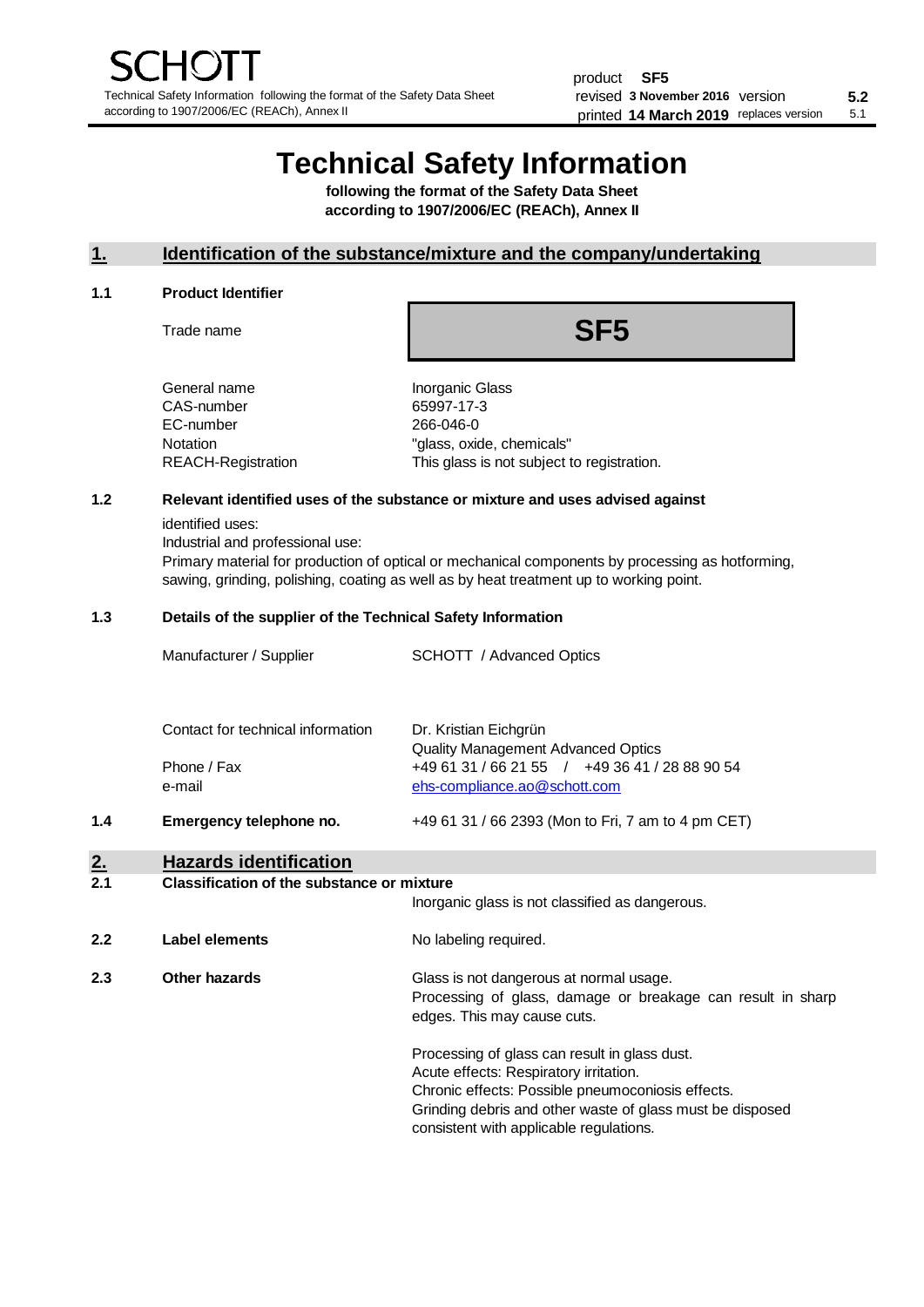Technical Safety Information following the format of the Safety Data Sheet according to 1907/2006/EC (REACh), Annex II

# **3. Composition/information on ingredients**

#### **3.1 Substances**

As the substance glass is not included in the candidate list of substances of very high concern, currently there are no information duties according to article 33 of REACH. However for the production of glass we may use substances, which are on the candidate list and had been included in Annex XIV of the REACH regulation or could be included in future . These powdery substances are not present as such in the final glass; they are fully integrated into the glass matrix through the melting process. Thus they loose their original characteristics. The main components are listed as additional information in chapter 16. For more information please refer to ehs-compliance.ao@schott.com.

#### **3.2 Mixtures**

Glass is classified as substance acc. to regulation (EC) No 987/2008 (amending of Reach-Reg.).

### **4. First aid measures**

#### **4.1 Description of first aid measures**

| <b>General information</b> | Glass is no hazardous substance. The following information refer<br>to glass dust and glass splinter which may result from processing<br>or breakage. |
|----------------------------|-------------------------------------------------------------------------------------------------------------------------------------------------------|
| <b>After inhalation</b>    | Supply fresh air; consult doctor in case of complaints                                                                                                |
| After skin contact         | Normally not dangerous.                                                                                                                               |
|                            | Consult doctor in case of complaints.                                                                                                                 |
| After eye contact          | Rinse under running water.                                                                                                                            |
|                            | Consult doctor in case of complaints.                                                                                                                 |
| <b>After swallowing</b>    | Consult doctor                                                                                                                                        |

## **4.2 Most important symptoms and effects, both acute and delayed**

none known **4.3 Indication of immediate medical attention and special treatment needed** 

|     |                                                                     | none                           |
|-----|---------------------------------------------------------------------|--------------------------------|
| 5.  | <b>Fire fighting measures</b>                                       |                                |
| 5.1 | <b>Extinguishing media</b>                                          | no requirements                |
| 5.2 | Special hazards arising from the substance or mixture               | none. Glass is noncombustible. |
| 5.3 | <b>Advice for firefighters</b>                                      | none                           |
| 6.  | <b>Accidental release measures</b>                                  |                                |
| 6.1 | Personal precautions, protective equipment and emergency procedures |                                |
|     |                                                                     | none                           |
| 6.2 | <b>Environmental Precautions</b>                                    | none                           |
| 6.3 | Methods and material for containment and cleaning up                | none                           |
| 6.4 | Reference to other sections                                         | none                           |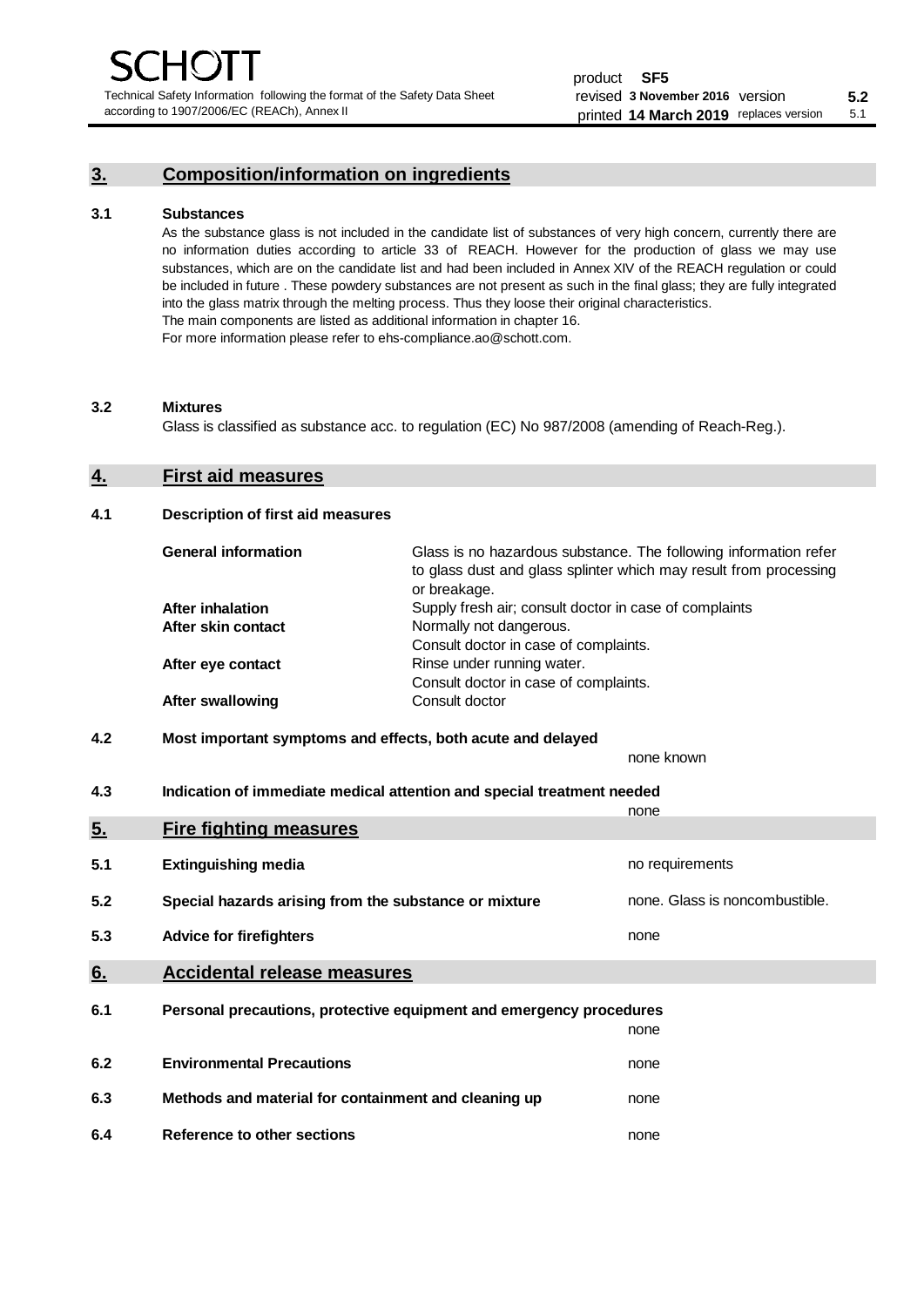| $\underline{\mathbf{7}}$ . | <b>Handling and storage</b>                                                                                                                                                                                                                                                                                                                                                                                                    |                                                                                                                                                                                                                                                                                                                                        |  |  |
|----------------------------|--------------------------------------------------------------------------------------------------------------------------------------------------------------------------------------------------------------------------------------------------------------------------------------------------------------------------------------------------------------------------------------------------------------------------------|----------------------------------------------------------------------------------------------------------------------------------------------------------------------------------------------------------------------------------------------------------------------------------------------------------------------------------------|--|--|
| 7.1                        | <b>Precautions for safe handling</b>                                                                                                                                                                                                                                                                                                                                                                                           | Avoid breakage because of injury risk by sharp edges.                                                                                                                                                                                                                                                                                  |  |  |
| 7.2                        | Conditions for safe storage, including any incompatibilities                                                                                                                                                                                                                                                                                                                                                                   | Store in dry environment. Avoid excessive humidity.                                                                                                                                                                                                                                                                                    |  |  |
| 7.3                        | Specific end use(s)<br>see section 1.2                                                                                                                                                                                                                                                                                                                                                                                         |                                                                                                                                                                                                                                                                                                                                        |  |  |
| <u>8.</u>                  | <b>Exposure controls / personal protection</b>                                                                                                                                                                                                                                                                                                                                                                                 |                                                                                                                                                                                                                                                                                                                                        |  |  |
| 8.1                        | <b>Control parameters</b><br>Regulation<br>Value<br>0.3 mg / $m3$<br>no information<br>peak limit<br>teratogenic                                                                                                                                                                                                                                                                                                               | In case of dust formation, declaration for FUSED SILICA, CAS-No: 60676-86-0<br>TRGS 900 - GERMAN OCCUPATIONAL EXPOSURE LIMIT VALUES (01/2006)<br>(EXPOSURE LIMIT VALUE) with reference to the respirable fraction.<br>There is no reason to fear a risk of damage to the developing embryo<br>or foetus when limit value is adhered to |  |  |
| 8.2                        | <b>Exposure controls</b><br>Technical measures and appropriate work processes have higher priority than personal<br>protective equipment. Provide adequate ventilation by local exhaust ventilation or ventilation<br>in general.<br>Adequate assessment tools for verification of effectivity of the protective measures includes<br>methods of measurements as described in "Technischen Regeln for Gefahrstoffe (TRGS) 402. |                                                                                                                                                                                                                                                                                                                                        |  |  |
|                            | <b>Respiratory Protection</b>                                                                                                                                                                                                                                                                                                                                                                                                  | Technical<br>grinding/processing,<br>avoid<br>dust<br>measure: wet<br>formation.<br>If glass dust or particulates are above the national exposure limits<br>use a national approved respirator for dust and fibers.                                                                                                                    |  |  |
|                            | <b>Hand Protection</b>                                                                                                                                                                                                                                                                                                                                                                                                         | Use protective gloves and safety wristbands for protection<br>against cut injuries.                                                                                                                                                                                                                                                    |  |  |
|                            | Eye Protection                                                                                                                                                                                                                                                                                                                                                                                                                 | Use industrial safety glasses that meet national standards.                                                                                                                                                                                                                                                                            |  |  |
|                            | <b>Personnel Protection</b>                                                                                                                                                                                                                                                                                                                                                                                                    | Use safety skirting for protection from sharp edges.<br>Wear safety shoes.                                                                                                                                                                                                                                                             |  |  |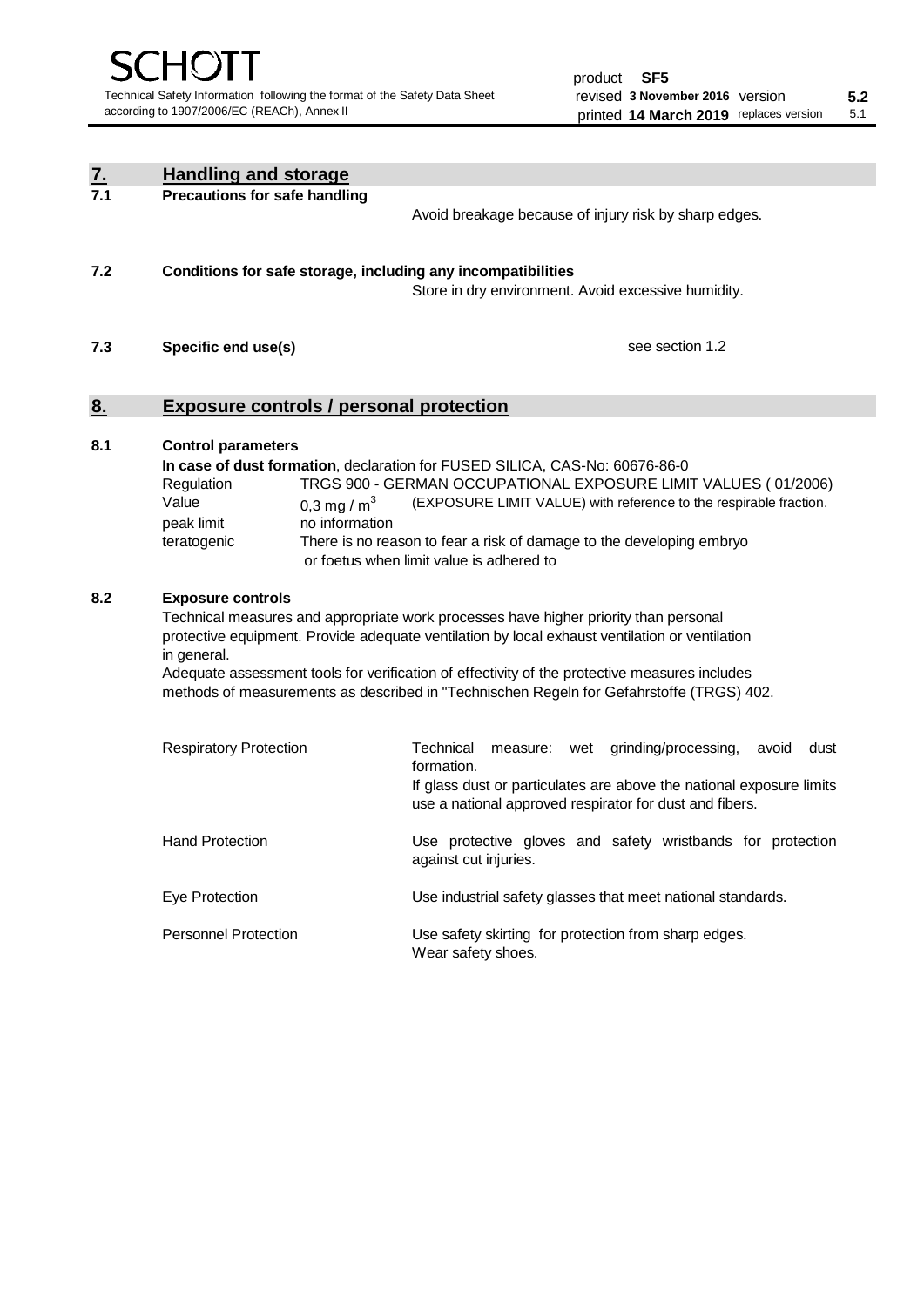Technical Safety Information following the format of the Safety Data Sheet according to 1907/2006/EC (REACh), Annex II

# **9. Physical and chemical properties**

**9.1 Information on basic physical and chemical properties**

|     | Appearance                            |                                                    |
|-----|---------------------------------------|----------------------------------------------------|
|     | <b>Physical state</b>                 | solid                                              |
|     | <b>Colour</b>                         | transparent or coloured                            |
|     | Odour                                 | odourless                                          |
|     | pH-value                              | not applicable                                     |
|     | <b>Boilling point/boilling range</b>  | not applicable                                     |
|     | Melting point/melting range           | 425 $°C$                                           |
|     |                                       | Transformation temperature according to ISO 7884-8 |
|     | <b>Flashpoint</b>                     | not combustible                                    |
|     | <b>Combustibility</b>                 | not combustible                                    |
|     | Ignition temperature                  | none                                               |
|     | <b>Auto flammability</b>              | none                                               |
|     | Danger of explosion                   | none                                               |
|     | <b>Explosive limits upper / lower</b> | none                                               |
|     | <b>Oxidizing characteristics</b>      | none                                               |
|     | Vapour pressure                       | not applicable                                     |
|     | Density (20 °C)                       | 4,07 g/ccm                                         |
|     | <b>Water solubility</b>               | not applicable                                     |
|     | <b>Fat solubility</b>                 | not applicable                                     |
|     | n-octanol-water partition coefficient | not applicable                                     |
|     | <b>Other information</b>              | none                                               |
| 9.2 | <b>Other information</b>              | none                                               |

# **10. Stability and Reactivity**

#### **10.1 Reactivity**

Glass is a stable material. Glass is inert to many chemicals, but may react to hot, strong alkaline solutions and with hydrofluoric, fluorosilicic and phosphoric acids. When heated to temperatures above the melting point, metal oxide fumes may be emitted.

Glass is an amorphous, inorganic, usually transparent or translucent substance consisting of a mixture of silicates or sometimes borates or phosphates as glass formers. With additions of modifiers a melt is produced at high temperatures, that cools to a solid state without crystallization.

#### **10.2 Chemical stability**

Glass is stable at normal environmental conditions.

**10.3 Possibility of hazardous reactions** 

No hazardous reactions at intended use.

| 10.4 | <b>Conditions to avoid</b>       | see section 10.1 |
|------|----------------------------------|------------------|
| 10.5 | Incompatible materials           | see section 10.1 |
| 10.6 | Hazardous decomposition products | see section 10.1 |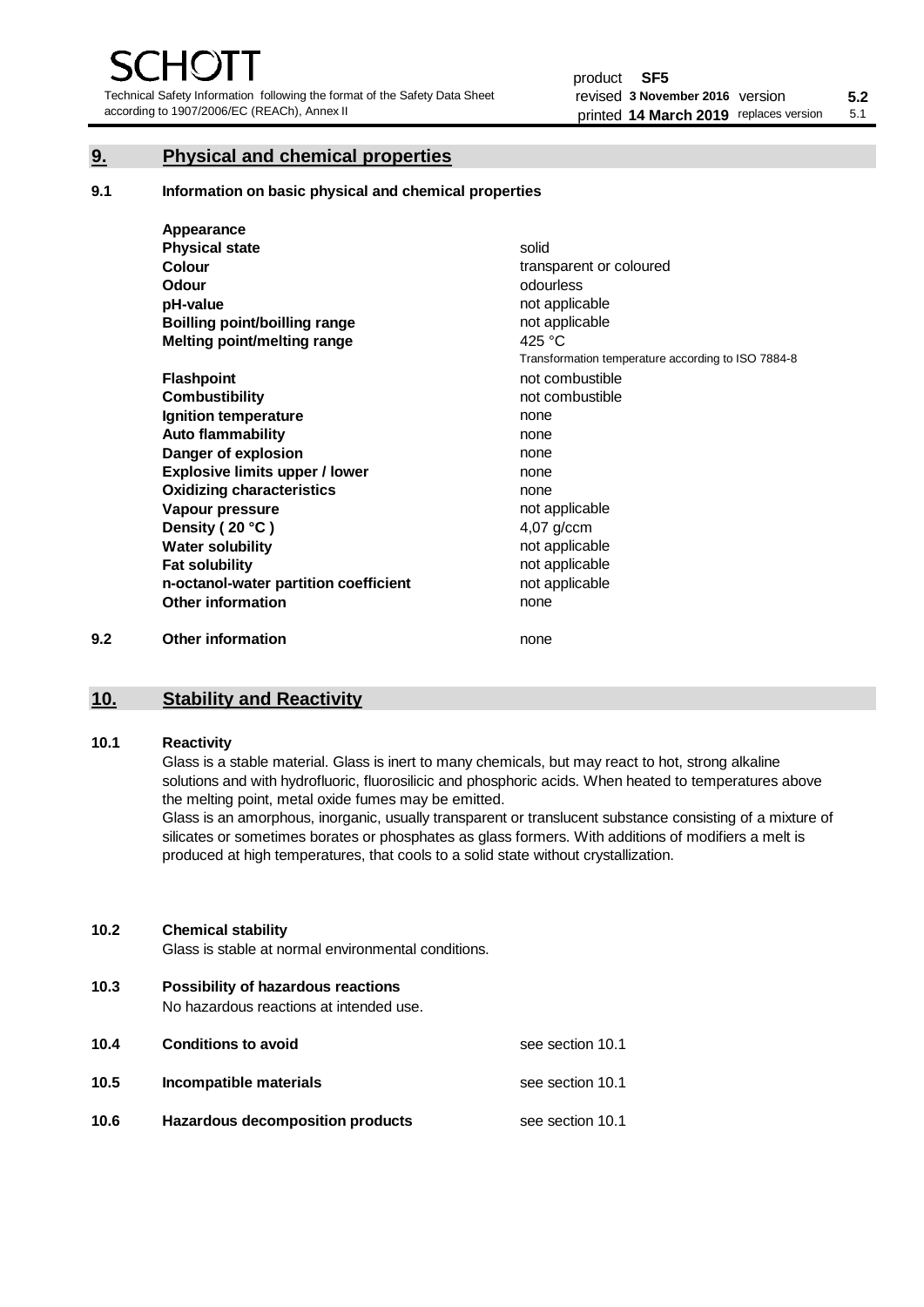unknown unknown unknown

unknown unknown unknown

Disposal according to local regulations

## **11. Toxicological information**

**11.1 Information on toxicological effects** Toxicological data are not available.

# **12. Ecological information**

- **12.1 Toxicity**
- **12.2 Persistence and degradability**
- **12.3 Bioaccumulative potential**
- **12.4 Mobility in soil**
- **12.5 Results of PBT and vPvB assessment**
- **12.6 Other adverse effects**

# **13. Disposal considerations**

**13.1 Waste treatment methods**

| <u>14.</u> | <b>Transport information</b>                                            |                     |
|------------|-------------------------------------------------------------------------|---------------------|
| 14.1       | <b>UN Number</b>                                                        | no requirements     |
| 14.2       | <b>UN Proper Shipping Name</b>                                          | no requirements     |
| 14.3       | <b>Transport hazard class(es)</b>                                       | no requirements     |
| 14.4       | Packing group                                                           | no requirements     |
| 14.5       | <b>Environmental hazards</b>                                            | no requirements     |
| 14.6       | Special precautions for user                                            | see sections 6 to 8 |
| 14.7       | Transport in bulk according to Annex II of MARPOL73/78 and the IBC Code |                     |
|            |                                                                         | no requirements     |

## **15. Regulatory information**

#### **15.1 Safety, health and environmental regulations/legislation specific for the substance or mixture**

**REACH** Under REACH glass is classified as a "Substance". According to Appendix V Number 11 of the REACh regulation glass is exempted from registration if specified conditions are met. SCHOTT AG, Advanced Optics has examined this conditions for its products. This glass is not subject to registration.

**RoHS** This glass does not contain - according to our knowledge - materials in concentrations, whose placing on the market is forbidden in accordance to the current requirements of the European Directive 2011/65/EU. This glass contains lead to achieve it's particular characteristics. It is compliant to the RoHS due to the exemptions specified in the annex of the RoHS.

**United Nations Globally Harmonized System (UN-GHS) related to safety information.**

This information considers also the requirements of the UN-GHS related to safety information.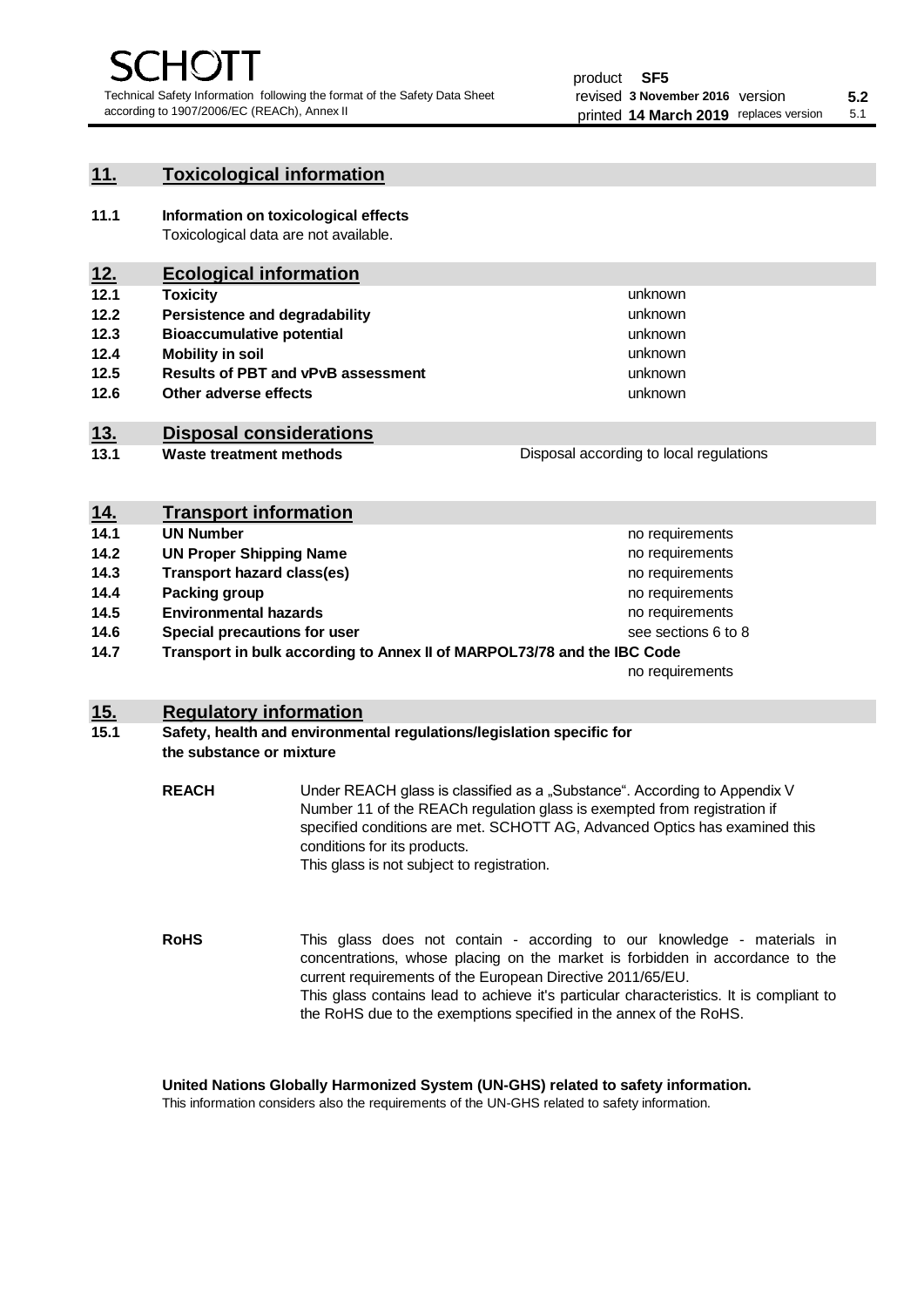Technical Safety Information following the format of the Safety Data Sheet according to 1907/2006/EC (REACh), Annex II

# **15.2 Chemical Safety Assessment**

A Chemical Safety Assessment has not been carried out.

# **16. Other information**

| 16.1 | Composition of mixture according to raw materials, based on the oxides. | 5.1 |
|------|-------------------------------------------------------------------------|-----|
|      |                                                                         |     |

| chemical         |               | proportion    | SVHC (REACH) | Reg.  | <b>OSHA</b>                                     | <b>ACGIH</b>                                  | Carc. |
|------------------|---------------|---------------|--------------|-------|-------------------------------------------------|-----------------------------------------------|-------|
| name             | <b>CAS-No</b> | of weigth (%) | (Y/N)        | (Y/N) | <b>PEL</b>                                      | <b>TLV</b>                                    | (Y/N) |
| Arsenic Trioxide | 1327-53-3     | < 1           | Yes          | Yes   | $0.01$ mg/m <sup>3</sup> 0.01 mg/m <sup>3</sup> |                                               | Yes   |
| Barium Oxide     | 1304-28-5     | < 1           | No           | Yes   |                                                 | $0.5 \text{ mg/m}^3$ 0.05 mg/m <sup>3</sup>   | No    |
| Potassium Oxide  | 12136-45-7    | $1 - 10$      | No           | No    | N/A                                             | N/A                                           | No    |
| Sodium Oxide     | 1313-59-3     | $1 - 10$      | No           | No    | N/A                                             | N/A                                           | No    |
| Lead Oxide       | 1317-36-8     | $50 - 60$     | Yes          | Yes   | $0.05$ mg/m <sup>3</sup> 0.05 mg/m <sup>3</sup> |                                               | Yes   |
| Silica           | 14808-60-7    | $30 - 40$     | No           | Yes   |                                                 | 0.1 mg/m <sup>3</sup> 0.025 mg/m <sup>3</sup> | No    |

**The classification and limiting values are valid for the raw materials, see section 3. Glass is not a substance of very high concern (SVHC).**

#### **Explanations to the data in the table**

| SVHC(REACH)  | The raw material is listed in the candidate list of the substances of very high<br>concern                                                               |
|--------------|----------------------------------------------------------------------------------------------------------------------------------------------------------|
| Reg.         | Regulated chemical substance per list OSHA Regulations (Standards - 29 CFR)<br>Subpart 1910.1000 Tables Z1 to Z3 Limits for Air Contaminants             |
| OSHA / PEL   | Permissible exposure limit - for chemical materials, issued by the OSHA                                                                                  |
| ACGIH / TLV  | Threshold limit value - chemical substances classification by the ACGIH                                                                                  |
| <b>OSHA</b>  | Occupational Safety and Health Administration, an organization of the US.<br>Department of Labor (www.osha.gov).                                         |
| <b>ACGIH</b> | American Conference of Governmental Industrial Hygienists (ACGIH), an member-<br>based organization that advances occupational and environmental health. |
| Carc.        | Chemical substance classified as carcinogen                                                                                                              |